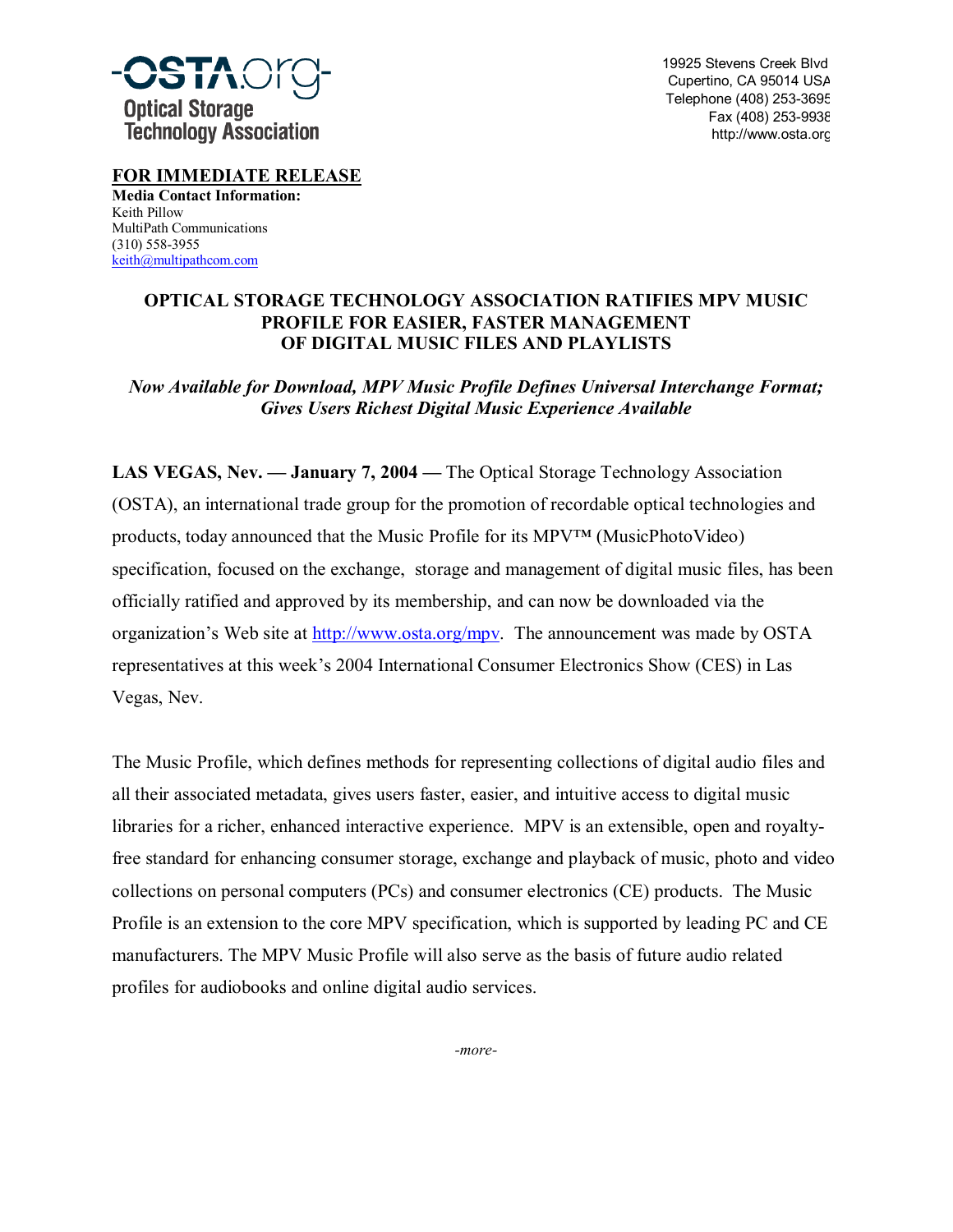OSTA also announced it will conduct private meetings to showcase the newly-ratified Music Profile at CES, and OSTA representatives will be on hand to discuss the MPV specification. The presentation will show how a digital audio disc created with recording software that incorporates the MPV Music Profile specification, can be easily played back on CE devices, including DVD players. For more information or to arrange a meeting, please contact Keith Pillow (310) 558- 3955, or via e-mail at  $k \in \mathbb{R}$  multipathcom.com.

ìOSTAís ratification and release of the MPV Music Profile are significant milestones in providing consumers with the most outstanding entertainment experience," said Raza Zaidi, MPV Music Initiative Lead for OSTA. "With the proliferation of online music services and digital media players in today's marketplace, consumers are seeking an effective way to handle, transfer, and enjoy their digital audio collections. Through the definition of a universal playlist format, consumers now have access to powerful and convenient management tools for their rapidly-growing digital audio archives."

## **About MPV**

MPV (MusicPhotoVideo), which provides multimedia playlists and access to their associated metadata, is an open specification that makes easier the representation, exchange, processing and playback of collections of digital media content, including music, still images, stills with audio, still sequences, video clips, and audio clips. The MPV specification is being developed in phases, and results in "Profiles." The MPV Core specification, as well as Basic and Presentation profiles, are already ratified and available at http://www.osta.org/mpv. In 2003, a group of leading PC and consumer electronics manufacturers announced support for MPV, along with their intentions to incorporate the open and royalty-free specification into their products. The first MPV creation applications and players were released in the fall of 2003.